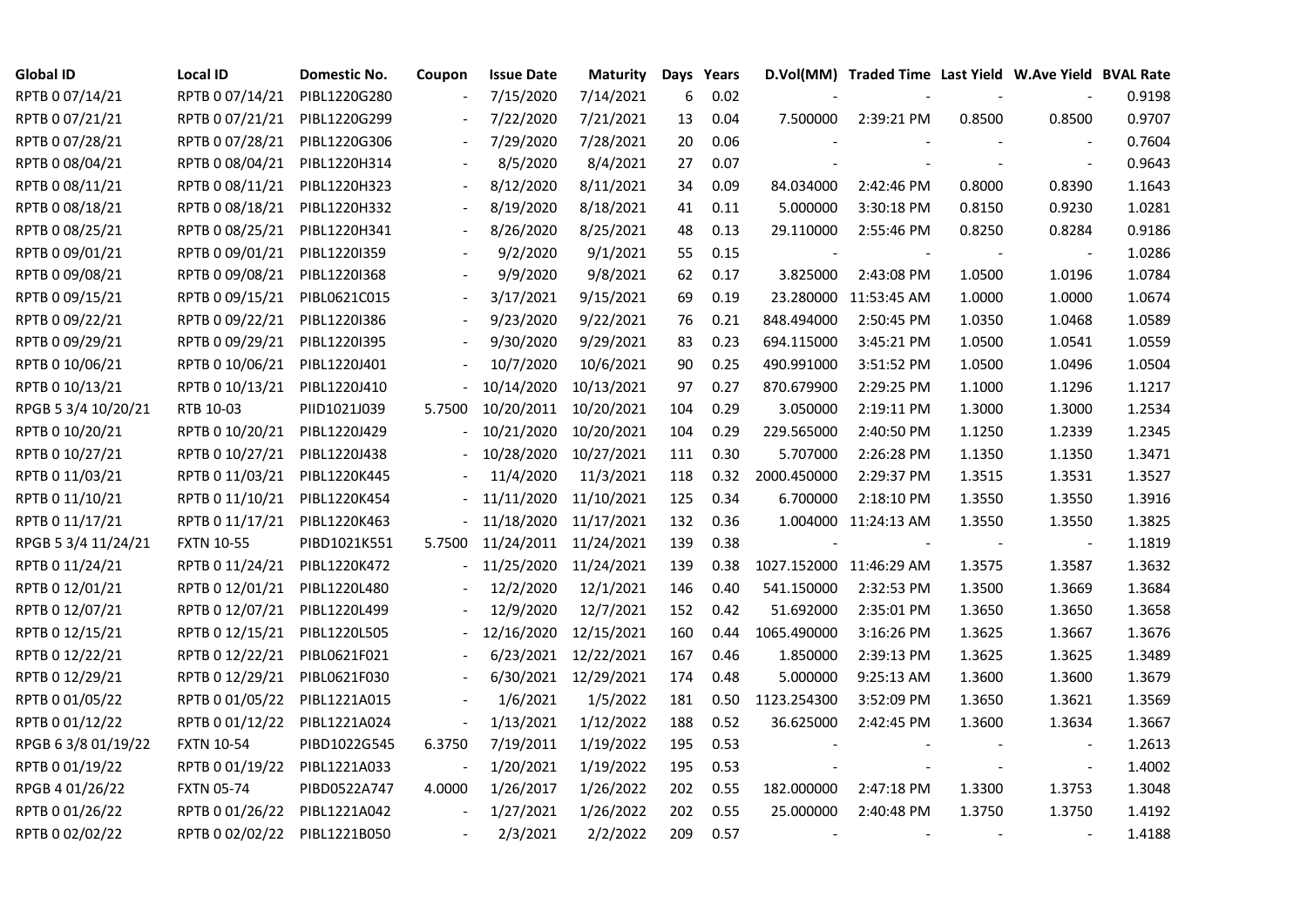| <b>Global ID</b>     | <b>Local ID</b>   | Domestic No. | Coupon                   | <b>Issue Date</b> | Maturity   |     | Days Years |            | D.Vol(MM) Traded Time Last Yield W.Ave Yield BVAL Rate |        |                          |        |
|----------------------|-------------------|--------------|--------------------------|-------------------|------------|-----|------------|------------|--------------------------------------------------------|--------|--------------------------|--------|
| RPTB 0 02/09/22      | RPTB 0 02/09/22   | PIBL1221B069 |                          | 2/10/2021         | 2/9/2022   | 216 | 0.59       | 0.500000   | 2:12:07 PM                                             | 1.4250 | 1.4250                   | 1.6289 |
| RPTB 0 02/16/22      | RPTB 0 02/16/22   | PIBL1221B078 |                          | 2/17/2021         | 2/16/2022  | 223 | 0.61       | 12.050000  | 2:29:29 PM                                             | 1.4500 | 1.4500                   | 1.4500 |
| RPTB 0 02/23/22      | RPTB 0 02/23/22   | PIBL1221B087 |                          | 2/24/2021         | 2/23/2022  | 230 | 0.63       |            |                                                        |        |                          | 1.4577 |
| RPTB 0 03/02/22      | RPTB 0 03/02/22   | PIBL1221C095 | $\overline{\phantom{a}}$ | 3/3/2021          | 3/2/2022   | 237 | 0.65       |            |                                                        |        | $\overline{a}$           | 1.4798 |
| RPTB 0 03/09/22      | RPTB 0 03/09/22   | PIBL1221C102 | $\blacksquare$           | 3/10/2021         | 3/9/2022   | 244 | 0.67       |            |                                                        |        |                          | 1.4882 |
| RPGB 15 03/14/22     | <b>FXTN 20-02</b> | PIBD2022C021 | 15.0000                  | 3/14/2002         | 3/14/2022  | 249 | 0.68       |            |                                                        |        |                          | 1.3954 |
| RPTB 0 03/16/22      | RPTB 0 03/16/22   | PIBL1221C111 | $\blacksquare$           | 3/17/2021         | 3/16/2022  | 251 | 0.69       |            |                                                        |        |                          | 1.4974 |
| RPTB 0 03/23/22      | RPTB 0 03/23/22   | PIBL1221C120 |                          | 3/24/2021         | 3/23/2022  | 258 | 0.71       |            | 1.080000 10:11:43 AM                                   | 1.4750 | 1.4750                   | 1.5100 |
| RPTB 0 03/30/22      | RPTB 0 03/30/22   | PIBL1221C139 |                          | 3/31/2021         | 3/30/2022  | 265 | 0.73       |            | 2.014000 10:10:53 AM                                   | 1.4750 | 1.4750                   | 1.5100 |
| RPTB 0 04/06/22      | RPTB 0 04/06/22   | PIBL1221D147 |                          | 4/7/2021          | 4/6/2022   | 272 | 0.75       |            |                                                        |        |                          | 1.5270 |
| RPTB 0 04/13/22      | RPTB 0 04/13/22   | PIBL1221D156 | $\overline{\phantom{a}}$ | 4/14/2021         | 4/13/2022  | 279 | 0.76       |            |                                                        |        |                          | 1.5341 |
| RPTB 0 04/20/22      | RPTB 0 04/20/22   | PIBL1221D165 |                          | 4/21/2021         | 4/20/2022  | 286 | 0.78       |            |                                                        |        |                          | 1.5344 |
| RPTB 0 04/27/22      | RPTB 0 04/27/22   | PIBL1221D174 |                          | 4/28/2021         | 4/27/2022  | 293 | 0.80       |            |                                                        |        |                          | 1.5319 |
| RPTB 0 05/04/22      | RPTB 0 05/04/22   | PIBL1221E182 |                          | 5/5/2021          | 5/4/2022   | 300 | 0.82       | 8.600000   | 2:22:36 PM                                             | 1.5450 | 1.5450                   | 1.5672 |
| RPTB 0 05/11/22      | RPTB 0 05/11/22   | PIBL1221E191 |                          | 5/12/2021         | 5/11/2022  | 307 | 0.84       |            |                                                        |        |                          | 1.5598 |
| RPTB 0 05/18/22      | RPTB 0 05/18/22   | PIBL1221E208 |                          | 5/19/2021         | 5/18/2022  | 314 | 0.86       |            |                                                        |        |                          | 1.5522 |
| RPTB 0 05/25/22      | RPTB 0 05/25/22   | PIBL1221E217 |                          | 5/26/2021         | 5/25/2022  | 321 | 0.88       |            |                                                        |        | $\overline{\phantom{a}}$ | 1.5655 |
| RPTB 0 06/01/22      | RPTB 0 06/01/22   | PIBL1221F225 |                          | 6/2/2021          | 6/1/2022   | 328 | 0.90       |            | 4.850000 11:41:20 AM                                   | 1.5550 | 1.5554                   | 1.5750 |
| RPTB 0 06/08/22      | RPTB 0 06/08/22   | PIBL1221F234 |                          | 6/9/2021          | 6/8/2022   | 335 | 0.92       |            |                                                        |        |                          | 1.5829 |
| RPTB 0 06/15/22      | RPTB 0 06/15/22   | PIBL1221F243 |                          | 6/16/2021         | 6/15/2022  | 342 | 0.94       |            | 14.800000 10:55:57 AM                                  | 1.5650 | 1.5650                   | 1.5572 |
| RPTB 0 06/22/22      | RPTB 0 06/22/22   | PIBL1221F252 | $\blacksquare$           | 6/23/2021         | 6/22/2022  | 349 | 0.96       | 3.600000   | 2:48:32 PM                                             | 1.5650 | 1.5650                   | 1.5678 |
| RPTB 0 06/29/22      | RPTB 0 06/29/22   | PIBL1221F261 | $\blacksquare$           | 6/30/2021         | 6/29/2022  | 356 | 0.98       |            | 15.494000 11:18:03 AM                                  | 1.5625 | 1.5603                   | 1.5713 |
| RPGB 4 3/4 07/04/22  | <b>FXTN 03-24</b> | PIBD0322G247 | 4.7500                   | 7/4/2019          | 7/4/2022   | 361 | 0.99       | 441.000000 | 2:57:33 PM                                             | 1.5350 | 1.5486                   | 1.5350 |
| RPTB 0 07/06/22      | RPTB 0 07/06/22   | PIBL1221G279 | $\overline{\phantom{a}}$ | 7/7/2021          | 7/6/2022   | 363 | 0.99       | 308.710000 | 3:12:04 PM                                             | 1.5750 | 1.5638                   | 1.5605 |
| RPGB 4 7/8 08/02/22  | <b>FXTN 10-56</b> | PIBD1022H562 | 4.8750                   | 8/2/2012          | 8/2/2022   | 390 | 1.07       | 3.600000   |                                                        |        | $\overline{\phantom{a}}$ | 1.5632 |
| RPGB 4 3/4 09/13/22  | <b>FXTN 10-57</b> | PIBD1022I570 | 4.7500                   | 9/13/2012         | 9/13/2022  | 432 | 1.18       |            |                                                        |        | $\blacksquare$           | 1.6106 |
| RPGB 12 3/4 10/17/22 | <b>FXTN 20-03</b> | PIBD2022J033 | 12.7500                  | 10/17/2002        | 10/17/2022 | 466 | 1.28       |            |                                                        |        | $\blacksquare$           | 1.6490 |
| RPGB 4 5/8 12/04/22  | RTB 05-11         | PIID0522L114 | 4.6250                   | 12/4/2017         | 12/4/2022  | 514 | 1.41       | 208.000000 | 2:05:18 PM                                             | 1.7250 | 1.7156                   | 1.7178 |
| RPGB 4 12/06/22      | <b>FXTN 10-58</b> | PIBD1022L585 | 4.0000                   | 12/6/2012         | 12/6/2022  | 516 | 1.41       | 3.200000   | 3:36:45 PM                                             | 1.6750 | 1.6750                   | 1.6871 |
| RPGB 4 3/8 02/11/23  | RTB 03-10         | PIID0323B101 | 4.3750                   | 2/11/2020         | 2/11/2023  | 583 | 1.60       |            | 125.400000 11:41:37 AM                                 | 1.7650 | 1.7504                   | 1.7669 |
| RPGB 13 02/20/23     | <b>FXTN 20-04</b> | PIBD2023B048 | 13.0000                  | 2/20/2003         | 2/20/2023  | 592 | 1.62       |            |                                                        |        |                          | 1.7912 |
| RPGB 5 1/2 03/08/23  | <b>FXTN 05-75</b> | PIBD0523C752 | 5.5000                   | 3/8/2018          | 3/8/2023   | 608 | 1.67       |            | 7.000000 11:38:19 AM                                   | 1.7300 | 1.7300                   | 1.6885 |
| RPGB 3 1/2 04/21/23  | <b>FXTN 07-58</b> | PIBD0723D588 | 3.5000                   | 4/21/2016         | 4/21/2023  | 652 | 1.79       | 12.000000  |                                                        |        |                          | 1.7711 |
| RPGB 11 7/8 05/29/23 | <b>FXTN 20-05</b> | PIBD2023E054 | 11.8750                  | 5/29/2003         | 5/29/2023  | 690 | 1.89       |            |                                                        |        |                          | 1.9031 |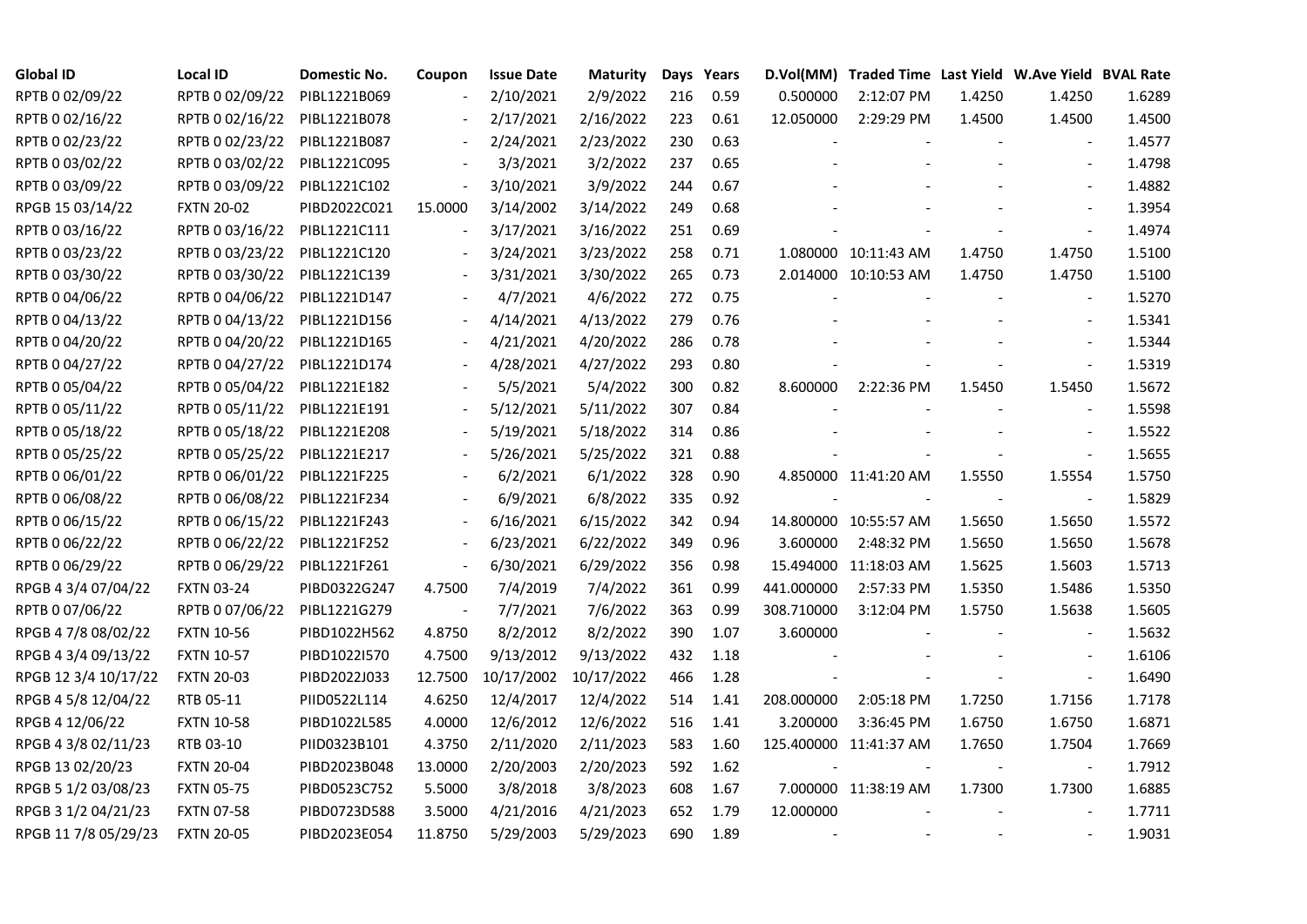| <b>Global ID</b>     | <b>Local ID</b>   | Domestic No. | Coupon  | <b>Issue Date</b> | <b>Maturity</b>  |     | Days Years |             | D.Vol(MM) Traded Time Last Yield W.Ave Yield BVAL Rate |        |                          |        |
|----------------------|-------------------|--------------|---------|-------------------|------------------|-----|------------|-------------|--------------------------------------------------------|--------|--------------------------|--------|
| RPGB 3 1/4 08/15/23  | RTB 10-04         | PIID1023H046 | 3.2500  | 8/15/2013         | 8/15/2023        | 768 | 2.10       | 24.550000   | 3:57:00 PM                                             | 2.0750 | 1.9963                   | 1.9724 |
| RPGB 2 3/8 09/10/23  | <b>FXTN 03-25</b> | PIBD0323I252 | 2.3750  | 9/10/2020         | 9/10/2023        | 794 | 2.17       |             |                                                        |        |                          | 1.9491 |
| RPGB 11 3/8 10/23/23 | <b>FXTN 20-06</b> | PIBD2023J068 | 11.3750 | 10/23/2003        | 10/23/2023       | 837 | 2.29       |             |                                                        |        | $\blacksquare$           | 1.9396 |
| RPGB 2 3/8 03/09/24  | RTB 03-11         | PIID0324C115 | 2.3750  | 3/9/2021          | 3/9/2024         | 975 | 2.67       | 191.718000  | 3:39:00 PM                                             | 2.3550 | 2.3494                   | 2.3533 |
| RPGB 6 1/4 03/12/24  | RTB 05-12         | PIID0524C129 | 6.2500  | 3/12/2019         | 3/12/2024        | 978 | 2.68       |             |                                                        |        | $\blacksquare$           | 2.3686 |
| RPGB 4 1/2 04/20/24  | <b>FXTN 07-59</b> | PIBD0724D595 | 4.5000  | 4/20/2017         | 4/20/2024 1,017  |     | 2.78       |             |                                                        |        | $\blacksquare$           | 2.2363 |
| RPGB 12 3/8 06/03/24 | <b>FXTN 20-07</b> | PIBD2024F075 | 12.3750 | 6/3/2004          | 6/3/2024 1,061   |     | 2.91       |             |                                                        |        | $\blacksquare$           | 2.2771 |
| RPGB 12 7/8 08/05/24 | <b>FXTN 20-08</b> | PIBD2024H086 | 12.8750 | 8/5/2004          | 8/5/2024 1,124   |     | 3.08       |             |                                                        |        | $\blacksquare$           | 2.3398 |
| RPGB 4 1/8 08/20/24  | <b>FXTN 10-59</b> | PIBD1024H595 | 4.1250  | 8/20/2014         | 8/20/2024 1,139  |     | 3.12       |             |                                                        |        |                          | 2.3812 |
| RPGB 4 1/4 10/17/24  | <b>FXTN 05-76</b> | PIBD0524J762 | 4.2500  | 10/17/2019        | 10/17/2024 1,197 |     | 3.28       |             | 327.100000 11:32:31 AM                                 | 2.4150 | 2.4165                   | 2.4088 |
| RPGB 13 3/4 11/11/24 | <b>FXTN 20-09</b> | PIBD2024K091 | 13.7500 | 11/11/2004        | 11/11/2024 1,222 |     | 3.35       |             |                                                        |        | $\blacksquare$           | 2.4293 |
| RPGB 5 3/4 04/12/25  | FXTN 07-61        | PIBD0725D618 | 5.7500  | 4/12/2018         | 4/12/2025 1,374  |     | 3.76       |             |                                                        |        | $\sim$                   | 2.5880 |
| RPGB 12 1/8 04/14/25 | <b>FXTN 20-10</b> | PIBD2025D103 | 12.1250 | 4/14/2005         | 4/14/2025 1,376  |     | 3.77       |             |                                                        |        | $\omega$                 | 2.5700 |
| RPGB 2 5/8 08/12/25  | RTB 05-13         | PIID0525H130 | 2.6250  | 8/12/2020         | 8/12/2025 1,496  |     | 4.10       | 306.026000  | 2:13:05 PM                                             | 2.6000 | 2.6220                   | 2.6217 |
| RPGB 3 5/8 09/09/25  | <b>FXTN 10-60</b> | PIBD10251608 | 3.6250  | 9/9/2015          | 9/9/2025 1,524   |     | 4.17       | 1.500000    | 9:57:03 AM                                             | 2.6250 | 2.6250                   | 2.5971 |
| RPGB 12 1/8 10/20/25 | <b>FXTN 20-11</b> | PIBD2025J116 | 12.1250 | 10/20/2005        | 10/20/2025 1,565 |     | 4.29       |             |                                                        |        |                          | 2.7340 |
| RPGB 18 1/4 11/29/25 | <b>FXTN 25-01</b> | PIBD2525K015 | 18.2500 | 11/29/2000        | 11/29/2025 1,605 |     | 4.39       |             |                                                        |        | $\overline{\phantom{a}}$ | 2.7672 |
| RPGB 10 1/4 01/19/26 | <b>FXTN 20-12</b> | PIBD2026A122 | 10.2500 | 1/19/2006         | 1/19/2026 1,656  |     | 4.53       |             |                                                        |        | $\blacksquare$           | 2.8096 |
| RPGB 6 1/4 02/14/26  | <b>FXTN 07-62</b> | PIBD0726B627 | 6.2500  | 2/14/2019         | 2/14/2026 1,682  |     | 4.61       |             |                                                        |        | $\blacksquare$           | 2.7477 |
| RPGB 3 3/8 04/08/26  | <b>FXTN 05-77</b> | PIBD0526D772 | 3.3750  | 4/8/2021          | 4/8/2026 1,735   |     | 4.75       | 33.590000   | 3:51:36 PM                                             | 2.8165 | 2.8208                   | 2.8500 |
| RPGB 3 1/2 09/20/26  | RTB 10-05         | PIID1026I057 | 3.5000  | 9/20/2016         | 9/20/2026 1,900  |     | 5.20       |             |                                                        | $\sim$ | $\overline{\phantom{a}}$ | 3.2030 |
| RPGB 6 1/4 10/20/26  | RTB 15-01         | PIID1526J019 | 6.2500  | 10/20/2011        | 10/20/2026 1,930 |     | 5.28       |             | 0.150000 10:16:10 AM                                   | 3.3500 | 3.3500                   | 3.1146 |
| RPGB 8 12/07/26      | <b>FXTN 20-13</b> | PIBD2026L139 | 8.0000  | 12/7/2006         | 12/7/2026 1,978  |     | 5.42       |             |                                                        |        |                          | 3.0680 |
| RPGB 5 3/8 03/01/27  | RTB 15-02         | PIID1527C023 | 5.3750  | 3/1/2012          | 3/1/2027 2,062   |     | 5.65       |             |                                                        |        | $\blacksquare$           | 3.1235 |
| RPGB 4 3/4 05/04/27  | <b>FXTN 10-61</b> | PIBD1027E617 | 4.7500  | 5/4/2017          | 5/4/2027 2,126   |     | 5.82       | 1654.250000 | 3:59:30 PM                                             | 3.2075 | 3.2080                   | 3.2032 |
| RPGB 8 5/8 09/06/27  | <b>FXTN 20-14</b> | PIBD2027I140 | 8.6250  | 9/6/2007          | 9/6/2027 2,251   |     | 6.16       |             |                                                        |        | $\blacksquare$           | 3.2532 |
| RPGB 6 1/4 03/22/28  | <b>FXTN 10-63</b> | PIBD1028C635 | 6.2500  | 3/22/2018         | 3/22/2028 2,449  |     | 6.71       |             | 72.000000 10:17:28 AM                                  | 3.4500 | 3.4729                   | 3.4415 |
| RPGB 3 5/8 04/22/28  | <b>FXTN 07-64</b> | PIBD0728D649 | 3.6250  | 4/22/2021         | 4/22/2028 2,480  |     | 6.79       | 2442.840000 | 3:56:32 PM                                             | 3.6000 | 3.5966                   | 3.5964 |
| RPGB 9 1/2 12/04/28  | <b>FXTN 20-15</b> | PIBD2028L151 | 9.5000  | 12/4/2008         | 12/4/2028 2,706  |     | 7.41       |             |                                                        |        |                          | 3.4998 |
| RPGB 67/8 01/10/29   | <b>FXTN 10-64</b> | PIBD1029A644 | 6.8750  | 1/10/2019         | 1/10/2029 2,743  |     | 7.51       |             |                                                        |        | $\sim$                   | 3.5971 |
| RPGB 8 3/4 05/27/30  | <b>FXTN 20-16</b> | PIBD2030E166 | 8.7500  | 5/27/2010         | 5/27/2030 3,245  |     | 8.88       |             |                                                        |        | $\blacksquare$           | 3.7127 |
| RPGB 2 7/8 07/09/30  | <b>FXTN 10-65</b> | PIBD1030G655 | 2.8750  | 7/9/2020          | 7/9/2030 3,288   |     | 9.00       |             |                                                        |        | $\overline{\phantom{a}}$ | 3.6683 |
| RPGB 12 1/2 07/28/30 | <b>FXTN 25-02</b> | PIBD2530G029 | 12.5000 | 7/28/2005         | 7/28/2030 3,307  |     | 9.05       |             |                                                        |        |                          | 3.7344 |
| RPGB 11 1/4 01/26/31 | <b>FXTN 25-03</b> | PIBD2531A032 | 11.2500 | 1/26/2006         | 1/26/2031 3,489  |     | 9.55       |             |                                                        |        | $\blacksquare$           | 3.7961 |